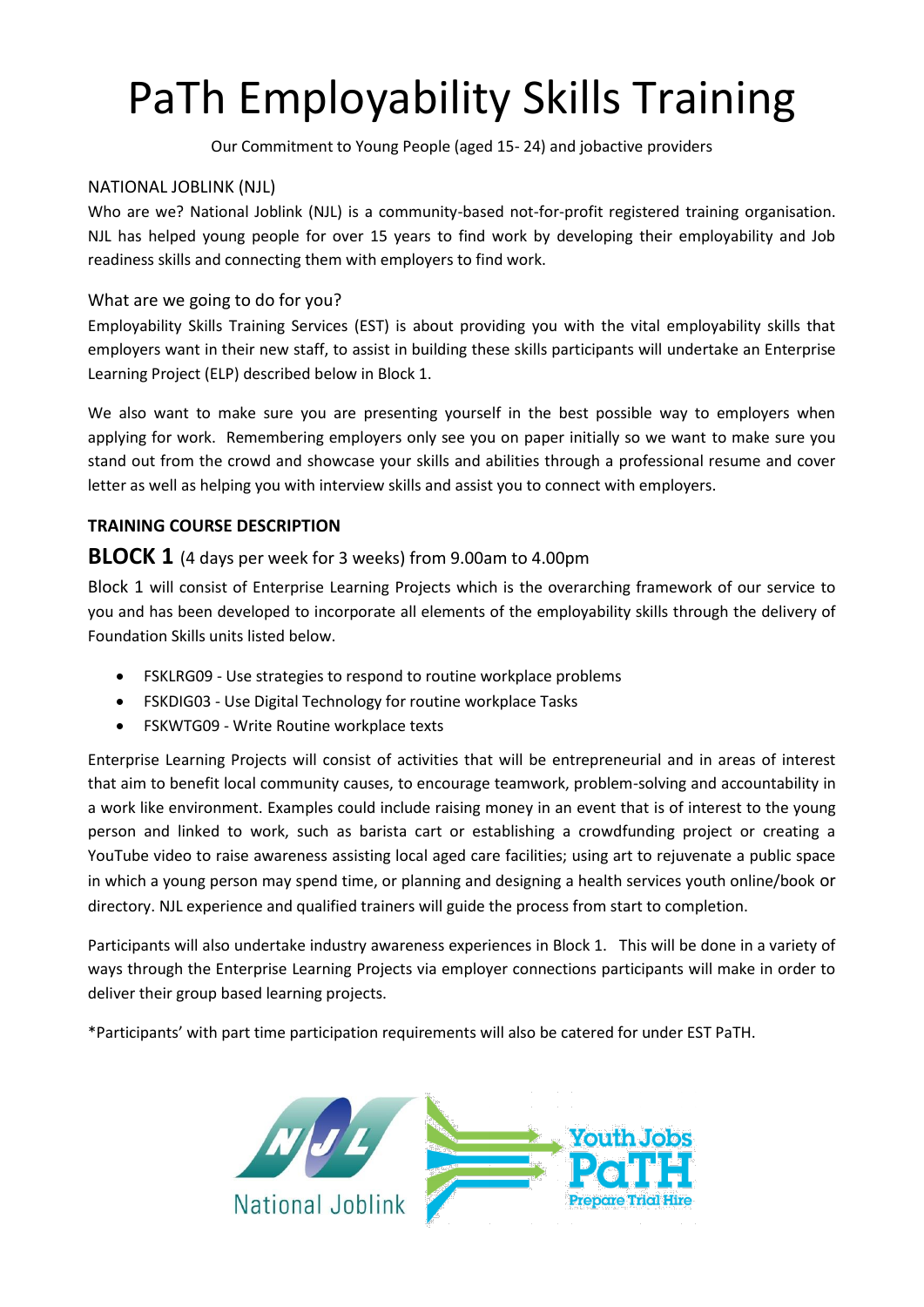# **BLOCK 2** (4 days per week for 3 weeks) from 9.00am to 4.00pm

Block 2 will deliver Jobreadiness training that will give you the tools to be able to search for employment effectively and understand the local employment growth industries, and what training is needed for certain career paths. We will assist you to develop your interview skills, making sure you know how to answer those tricky questions and prepare you with questions you can ask an employer. Our trainers will show you how to address a "Selection Criteria" in job applications and understand the hidden job market, assist you to develop a of a strengths based, professional resume and a cover letter, and we will provide work exposure opportunities to connect with employers to build your networks.

### **BLOCK 2 INDUSTRY AWARENESS EXPERIENCES**

Industry Awareness experiences will be delivered at the end of each week in Block 2, these will consist of a combination of the following:

- Employer Guest Speakers
- Training providers Guest Speakers ie TAFE and UNI in each region
- Peer role models as guest speakers to talk of their employment journey
- Site Tours and Industry exposure days
- Short term WE placements
- Virtual Reality experiences

Additional Training Content offered (subject to career requirements) in Block 1 and 2 Participants' may undertake 1 of the following units: Construction(CPCCOHS1001A) Work safely in the Construction Industry (White Card), Hospitality (SITXFSA101) Use hygienic practices for food safety or (SITHFAB002) Provide responsible service of alcohol.

#### **ASSESSMENT**

Block 1 - Employability Core Skills will be assessed formally through the delivery of Foundation Skills using within the Enterprise Learning Projects. This will be done through a number of assessment and evidence gathering techniques including assessor observation, role plays, written tasks, project work and practical activities including participation on the delivery of the Enterprise Learning Project DAY!!

As this is a competency based program, assessment continues throughout the program until the learner either achieves competency in the assessment task or a further training need is identified and addressed.

Block 2 - Written reports will be developed outlining the participant's involvement, engagement and attendance of the program including that they have successfully developed a written Career Plan and Learning Pathway. Learners will also be assessed through demonstration/observation on their ability to effectively job search, engage with industry as well as undertake industry specific job interviews. This will be demonstrated through employer exposure activities events such as industry days, engaging with employers.

#### **LEARNING OUTCOMES**

Block 1 – Participants will gain an understanding of what it is like to work in a team environment, how to communicate and operate effectively in a range of ways through the planning, execution, delivery and evaluation of the Enterprise Learning Project (ELP) developing their employability skills for work. They will develop their core skills through learning and assessment of the foundation skills via the Enterprise Learning Project.

Block 2 - Participants will achieve the following:

- Greater awareness of where and how to search for employment and follow up!
- Developed tailored resume and cover letters
- How to find out what are the entry qualifications needed for careers interests
- Developed Interview Skills
- Developed confidence in approaching employers and how to build their employer networks